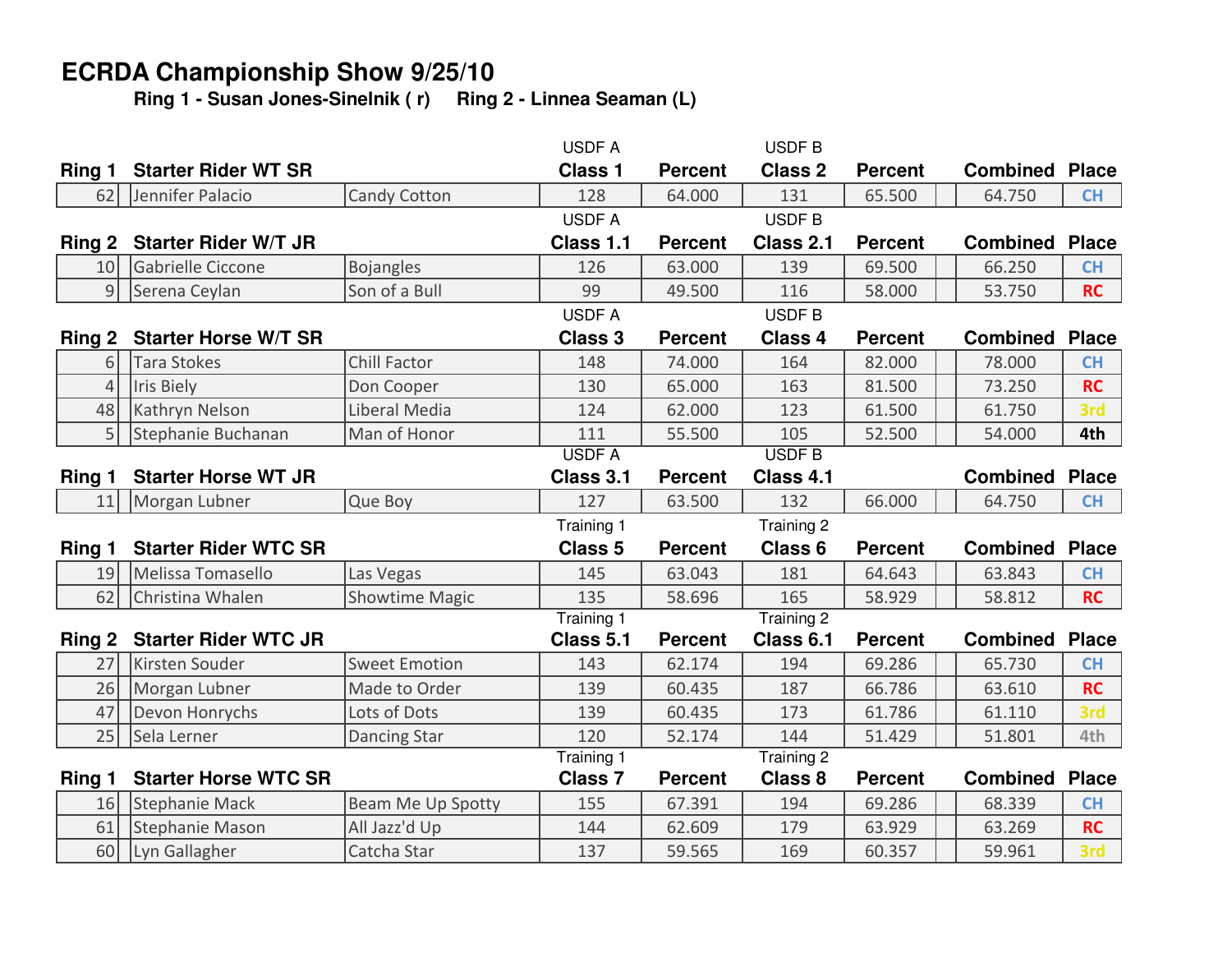|        |                                 |                        | Training 1        |                | Training 2        |                |                       |              |
|--------|---------------------------------|------------------------|-------------------|----------------|-------------------|----------------|-----------------------|--------------|
| Ring 2 | <b>Starter Horse WTC JR</b>     |                        | Class 7.1         | <b>Percent</b> | Class 8.1         | <b>Percent</b> | <b>Combined Place</b> |              |
| 57     | Julia Bintliff                  | Doogie                 | 162               | 70.435         | 206               | 73.571         | 72.003                | <b>CH</b>    |
| 12     | Augusta Lord                    | <b>Head Over Heels</b> | 162               | 70.435         | 201               | 71.786         | 71.110                | <b>RC</b>    |
| 58     | Ashley Rickabaugh               | <b>Silent Magic</b>    | 162               | 70.435         | 200               | 71.429         | 70.932                | 3rd          |
|        |                                 |                        | Training 3        |                | Training 4        |                |                       |              |
| Ring 1 | <b>Training Level SR</b>        |                        | Class 13          | <b>Percent</b> | Class 14          | <b>Percent</b> | <b>Combined</b>       | <b>Place</b> |
| 65     | Kathy Mastragostino             | Ambidextrous           | 179               | 71.600         | 171               | 68.400         | 70.000                | <b>CH</b>    |
| 24     | Gail Bott                       | Koraal                 | 171               | 68.400         | 174               | 69.600         | 69.000                | <b>RC</b>    |
| 30     | Stephanie Mack                  | PR's Promise-Airy Note | 171               | 68.400         | 164               | 65.600         | 67.000                | 3rd          |
| 64     | Jill Franceschini               | Kelty                  | 171               | 68.400         | 160               | 64.000         | 66.200                | 4th          |
| 32     | Kristen Pagliaro                | Atma                   | 163               | 65.200         | 156               | 62.400         | 63.800                | 5th          |
| 49     | Nicole McKinley                 | Serendipity            | 150               | 60.000         | 153               | 61.200         | 60.600                | 6th          |
| 33     | Melanie Smith                   | Serendyn               | 154               | 61.600         | 141               | 56.400         | 59.000                | 7th          |
| 63     | Susan Helm                      | Snickers               | 138               | 55.200         | 141               | 56.400         | 55.800                | 8th          |
|        |                                 |                        | Training 3        |                | Training 4        |                |                       |              |
| Ring 2 | <b>Training Level JR</b>        |                        | <b>Class 13.1</b> | <b>Percent</b> | <b>Class 14.1</b> | <b>Percent</b> | <b>Combined</b>       | <b>Place</b> |
| 21     | Kirsten Boisvert                | <b>Cupid's Arrow</b>   | 161               | 64.400         | 169               | 67.600         | 66.000                | <b>CH</b>    |
| 22     | <b>Clare Gallogly</b>           | Absolute Dream         | 155               | 62.000         | 172               | 68.800         | 65.400                | <b>RC</b>    |
| 52     | Julia Entwistle                 | Firedoggie             | 163               | 65.200         | 164               | 65.600         | 65.400                | 3rd          |
| 23     | <b>Casey Regalbuto</b>          | <b>Brazen</b>          | 148               | 59.200         | 165               | 66.000         | 62.600                | 4th          |
|        |                                 |                        | First 3           |                | First 4           |                |                       |              |
| Ring 2 | <b>First Level SR</b>           |                        | Class 17          | <b>Percent</b> | Class 18          | <b>Percent</b> | <b>Combined</b>       | <b>Place</b> |
| 70     | Jennifer Rusinko                | Bonjour                | 251               | 71.714         | 263               | 69.211         | 70.462                | <b>CH</b>    |
| 38     | Nancy Vine                      | Sable Beedazzled       | 201               | 57.429         | 239               | 62.895         | 60.162                | <b>RC</b>    |
| 69     | Nicole Rettino                  | Irish Lore             | 199               | 56.857         | 214               | 56.316         | 56.586                | 3rd          |
|        |                                 |                        | First 3           |                | First 4           |                |                       |              |
| Ring 2 | <b>First Level JR</b>           |                        | <b>Class 17.1</b> | <b>Percent</b> | <b>Class 18.1</b> | <b>Percent</b> | <b>Combined Place</b> |              |
| 66     | Ashley Rickabaugh               | Photo Image            | 225               | 64.286         | 238               | 62.632         | 63.459                | <b>CH</b>    |
| 73     | Jessica Sagui                   | The Toolman            | 204               | 58.286         | 216               | 56.842         | 57.564                | <b>RC</b>    |
| 67     | <b>Brielle Ramm</b>             | Crease My Jeans        | 196               | 56.000         | 215               | 56.579         | 56.290                | 3rd          |
|        |                                 |                        | First 4           |                |                   |                |                       |              |
|        | Ring 2 First Level SR Above 2nd |                        | <b>Clas 18.2</b>  | <b>Percent</b> |                   |                | <b>Final</b>          | <b>Place</b> |
| 41     | George Rickabaugh               | Photo Image            | 268               | 70.526         |                   |                | 70.526                | <b>CH</b>    |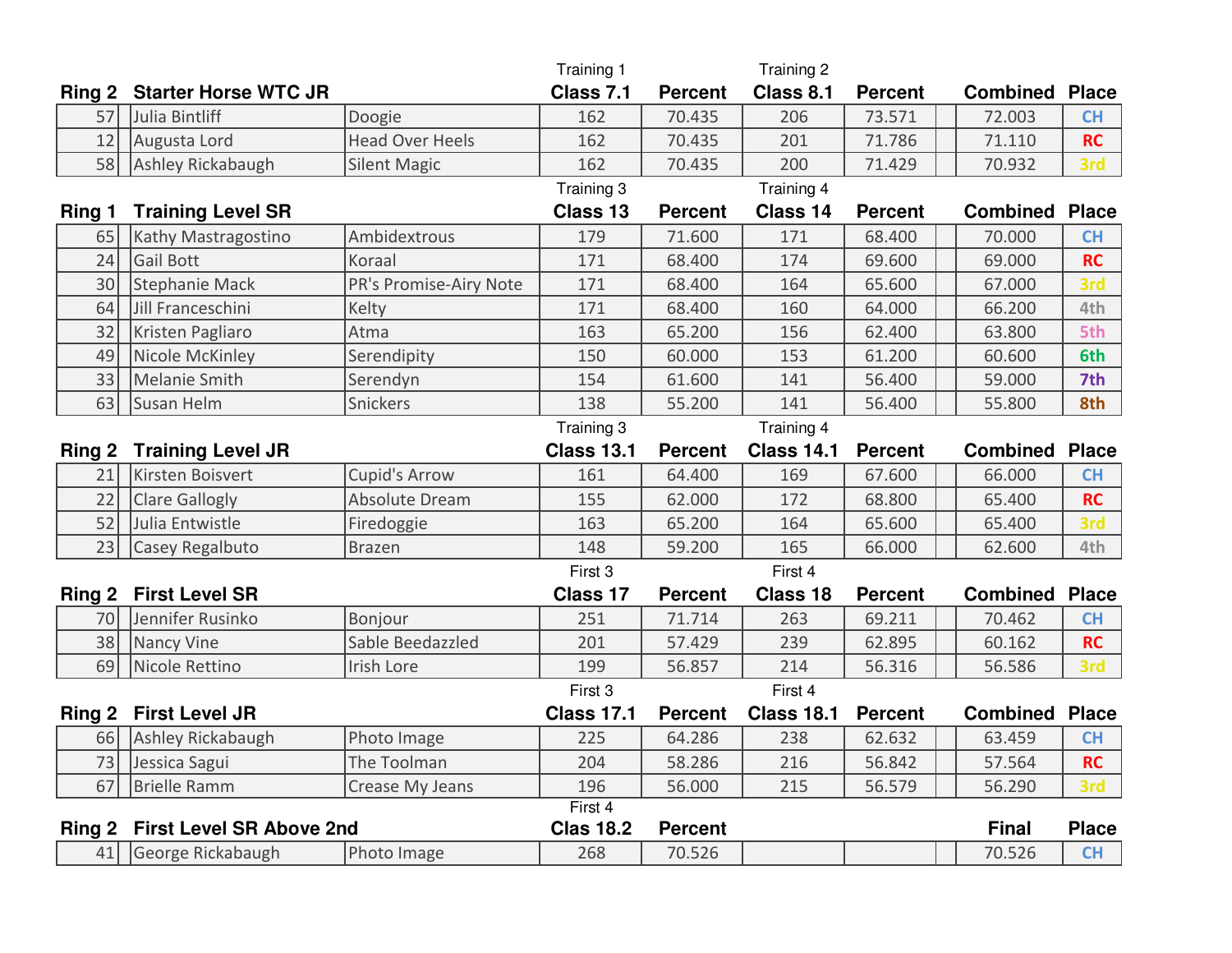|        |                                        |                           | Second 3                |                | Second 4 |                |                       |              |  |
|--------|----------------------------------------|---------------------------|-------------------------|----------------|----------|----------------|-----------------------|--------------|--|
| Ring 1 | <b>Second Level SR</b>                 |                           | Class 21                | <b>Percent</b> | Class 22 | <b>Percent</b> | <b>Combined Place</b> |              |  |
| 42     | Shell Holbrook                         | <b>Better Than Gold</b>   | 254                     | 59.070         | 246      | 58.571         | 58.821                | <b>CH</b>    |  |
| 43     | Leslie Savage                          | Inspiration               | 258                     | 60.000         | 231      | 55.000         | 57.500                | <b>RC</b>    |  |
|        |                                        |                           | Second 4                |                |          |                |                       |              |  |
| Ring 1 | <b>Second Level SR Above 2nd Level</b> |                           | <b>Class 22</b>         | <b>Percent</b> |          |                | <b>Final</b>          | <b>Place</b> |  |
| 44     | George Rickabaugh                      | Paradox                   | 266                     | 63.333         |          |                | 63.333                | CH           |  |
|        |                                        |                           | $Third$ 3               |                |          |                |                       |              |  |
| Ring 1 | <b>Third Level SR</b>                  |                           | Class 25                | <b>Percent</b> |          |                | <b>Final</b>          | <b>Place</b> |  |
| 45     | Iris Biely                             | <b>Randolf Scott</b>      | 276                     | 64.186         |          |                | 64.186                | <b>CH</b>    |  |
|        |                                        |                           | <b>Grand Prix</b>       |                |          |                |                       |              |  |
| Ring 1 | <b>FEI Grand Prix SR</b>               |                           | <b>Class 32</b>         | <b>Percent</b> |          |                | <b>Final</b>          | <b>Place</b> |  |
| 72     | Samantha Hodgson                       | Bey Moon Zela             | 286                     | 60.851         |          |                | 60.851                | <b>CH</b>    |  |
|        |                                        |                           | TR MFS                  |                |          |                |                       |              |  |
| Ring 2 | <b>Training Level MFS SR</b>           |                           | <b>Class 33</b>         | <b>Percent</b> |          |                | <b>Final</b>          | <b>Place</b> |  |
| 64     | Jill Franceschini                      | Kelty                     | 152                     | 63.333         |          |                | 63.333                | <b>CH</b>    |  |
| 32     | Kristen Pagliaro                       | Atma                      | 129                     | 53.750         |          |                | 53.750                | <b>RC</b>    |  |
|        | <b>Training Level Pas de Deux</b>      |                           |                         |                |          |                |                       |              |  |
| Ring 1 | <b>Training Level JR Pas de Deux</b>   |                           | Class 34                | <b>Percent</b> |          |                | <b>Final</b>          | <b>Place</b> |  |
| 73     | Jessica Sagui                          | The Toolman               | 134.5                   | 67.250         |          |                | 67.250                | <b>CH</b>    |  |
| 66     | Ashley Rickabaugh                      | Photo Image               |                         |                |          |                |                       |              |  |
|        |                                        |                           | First Level Pas de Deux |                |          |                |                       |              |  |
| Ring 1 | <b>First Level Pas de Deux SR</b>      |                           | <b>Class 35</b>         | <b>Percent</b> |          |                | <b>Final</b>          | <b>Place</b> |  |
| 38     | Nancy Vine                             | Sable Beedazzled          | 145                     | 72.500         |          |                | 72.500                | <b>CH</b>    |  |
| 39     | Iris Biely                             | <b>MVR Midnight Angel</b> |                         |                |          |                |                       |              |  |
|        |                                        |                           | <b>LLW</b>              |                |          |                |                       |              |  |
|        | Ring 2 ECRDA Lead Line Walk            |                           | <b>Class 9</b>          | <b>Percent</b> |          |                | <b>Final</b>          | <b>Place</b> |  |
| 21     | Devon Buchanan                         | <b>Twinkle Toes</b>       | 102                     | 63.750         |          |                | 63.750                | <b>CH</b>    |  |
|        |                                        |                           | <b>LLWT</b>             |                |          |                |                       |              |  |
|        | Ring 2 ECRDA Lead Line Walk Trot       |                           | Class 10                | <b>Percent</b> |          |                | <b>Final</b>          | <b>Place</b> |  |
| 3 l    | Michael Leadbeater                     | <b>Silent Magic</b>       | 133                     | 78.235         |          |                | 78.235                | <b>CH</b>    |  |